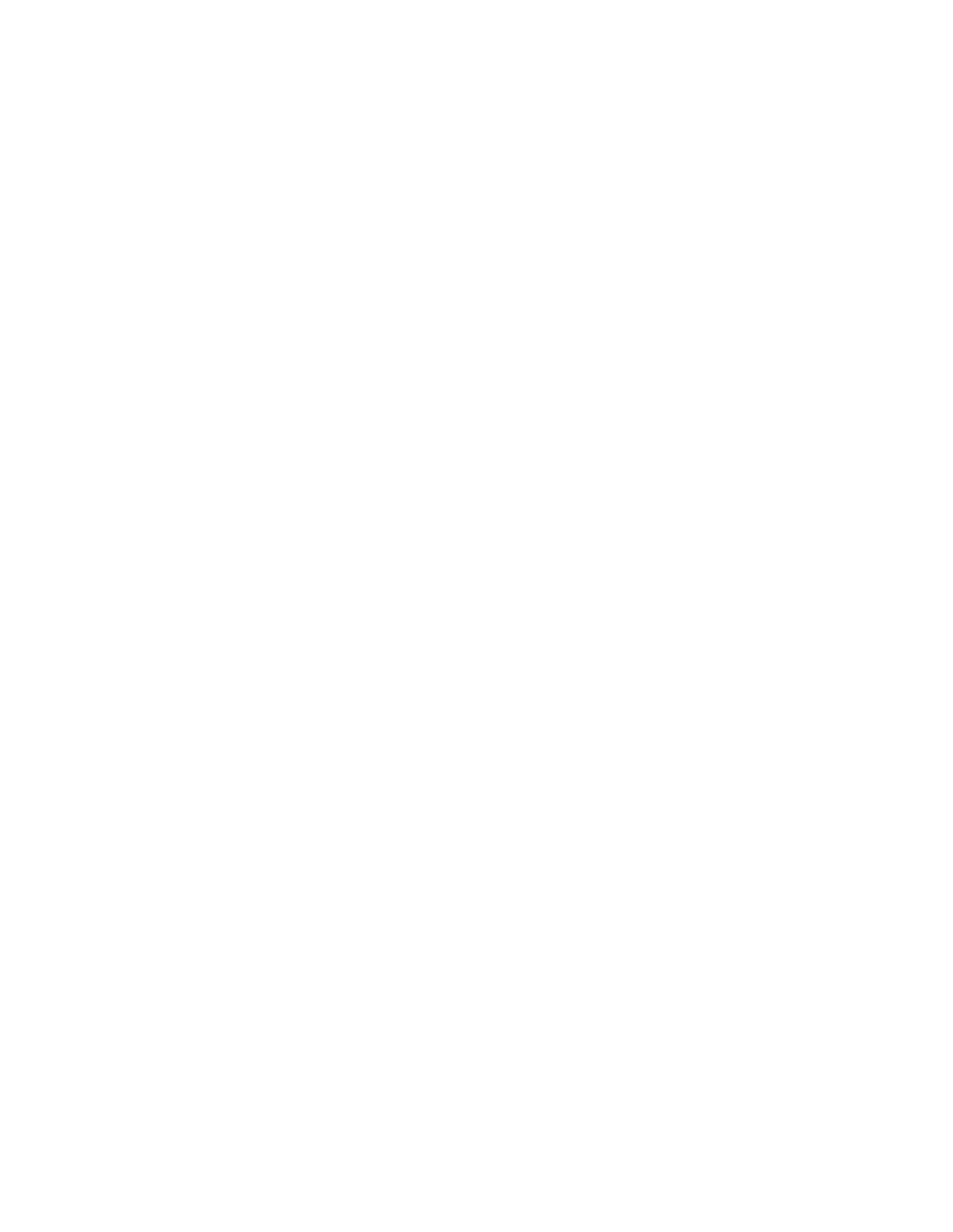

35 minutes to cook full<br>**12** is a well-known brand. is not classed as cooked rice. Such rice, after milling, polishing, etc, takes from 20 to 35 minutes to cook fully. Parboiled rice is usually puffed in appearance. Uncle Ben's ®

**1006 40** - Broken rice, which is damaged white rice, broken during processing. During the milling process grain fragments, the length of which does not exceed three quarters of the average length of the whole grain, are separated from the white rice, whose shape remains intact. This is classed as broken rice.

A grain of broken rice gives a low fiber texture and low nutrient level, while retaining its high energy. Broken Rice contains more grain fragments within the grain. This type of rice is of a lower quality and is usually used for baby formulas, rice cereals, pet foods, rice wine and rice flour, as well as pre-package or canned goods.

There are some exclusions from the code 1006, such as:

Products from the milling of rice are excluded. Also is excluded rice which has been submitted to a treatment, that has considerably modified the grain structure.

Precooked rice consisting of worked grains which have been either fully or partially cooked and then dehydrated fall in heading 1904.

Partially pre-cooked rice takes 5 to 12 minutes to prepare for consumption, whereas fully precooked rice needs only to be soaked in water and brought to the boil before consumption.

'Puffed' rice obtained by the swelling process and ready for consumption is also classified in heading 1904. See later the guidelines on classifying cooked rice.

### **Classifying the size of the grain of rice**

Rice is generally classified according to the size of the grain. The length to width ratio of the grain size is also take into account. To calculate this, divide the average length of the grain by the average width. Alternatively, arrange four pieces of rice. If the piece along the top is shorter than the other three then the length/width ration equals less than three, if it is the same length or longer then the length/width ration will be equal or greater than three.

Short grain rice (also referred to as round) is almost round, with moist grains that stick together when cooked and is generally used for making rice puddings and the like. This type of rice has grains which are of a length not exceeding 5.2 mm and of a length/width ratio of less than 2. Short grain rice has a short, plump, almost round kernel.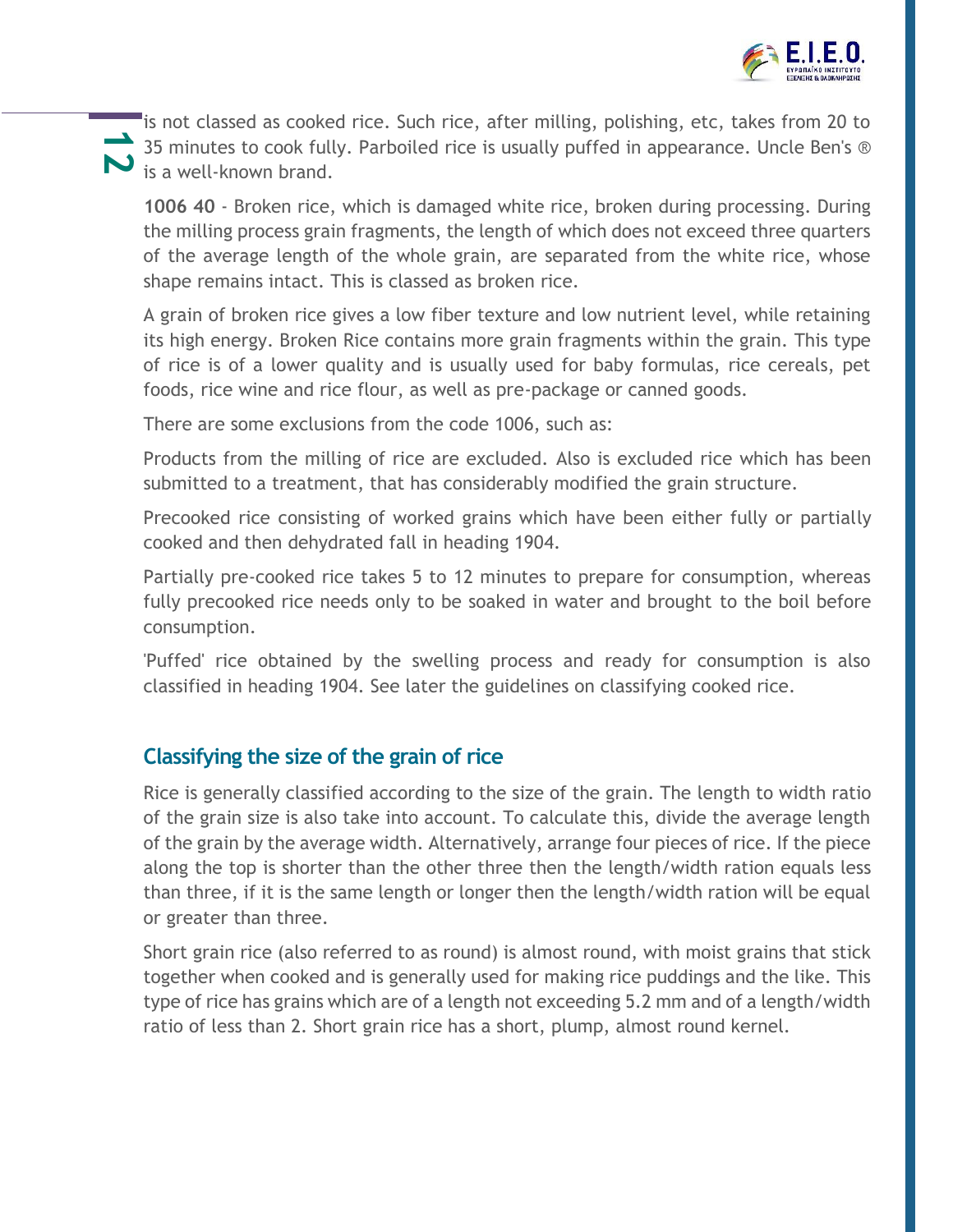

Risotto. This type of rice has grains of which are of a length exceeding 5.2 mm but not Medium grain rice is shorter and plumper and works well in dishes such as Paella and exceeding 6.0 mm and of a length/width ratio of less than 3.

Long grain rice is long and slender; the grains stay separate after cooking. This type of rice, the grains of which are of a length exceeding 6.0 mm.

## **Classifying cooked rice**

Cooked rice dishes are classified under heading 1904. The following are some examples of products included.

Ready-made meals, consisting of the following two individually packed components, put up in a set for retail sale: (a) pre-cooked rice (150 g), and (b) curry (200 g) consisting of coconut milk (72 %), chicken meat (20 %), a mixture of spices (7 %), lemon grass (0,5  $%$ ) and anchovy extract  $(0,5,%)$ .

Ready-made meals, consisting of the following two individually packed components, put up in a set for retail sale: (a) pre-cooked rice (150 g), and (b) curry (200 g) consisting of coconut milk (65 %), chicken meat (14 %), a mixture of spices (13,2 %), aubergines (3 %), basil (2,5 %) and anchovy extract (2,3 %).

Ready-made meals, consisting of the following two individually packed components, put up in a set for retail sale: (a) pre-cooked rice (150 g), and (b) curry (200 g) consisting of coconut milk (65,4 %), chicken meat (15,5 %), potatoes (10 %), a mixture of spices  $(7,1\%)$  and anchovy extract  $(2\%)$ .

Ready-made meals, consisting of the following two individually packed components, put up in a set for retail sale: (a) pre-cooked rice (150 g), and (b) curry (200 g) consisting of coconut milk (50 %), beef (20 %), potatoes (15 %), a mixture of spices (7 %), groundnuts  $(3 \%)$ , anchovy extract  $(3 \%)$  and onions  $(2 \%)$ .

Microwaveable instant fried rice, with green curry and meat. Ingredients include instant rice, meat (16%), seasoning pack.

If a ready-made rice-based meal contains more than 20% of any kind of meat, fish, crustacean or mollusc (calculated as a percentage of the whole dish) it should be classified as a preparation of that meat or fish.

#### **Types, varieties and forms of rice**

There are many varieties of rice now available, ranging from the familiar white or brown long-grain rice to speciality ones such as basmati and the so-called glutinous rice used in Japanese cooking to make sushi. Rice is also marketed in a variety of convenience packs. Some of these are listed below.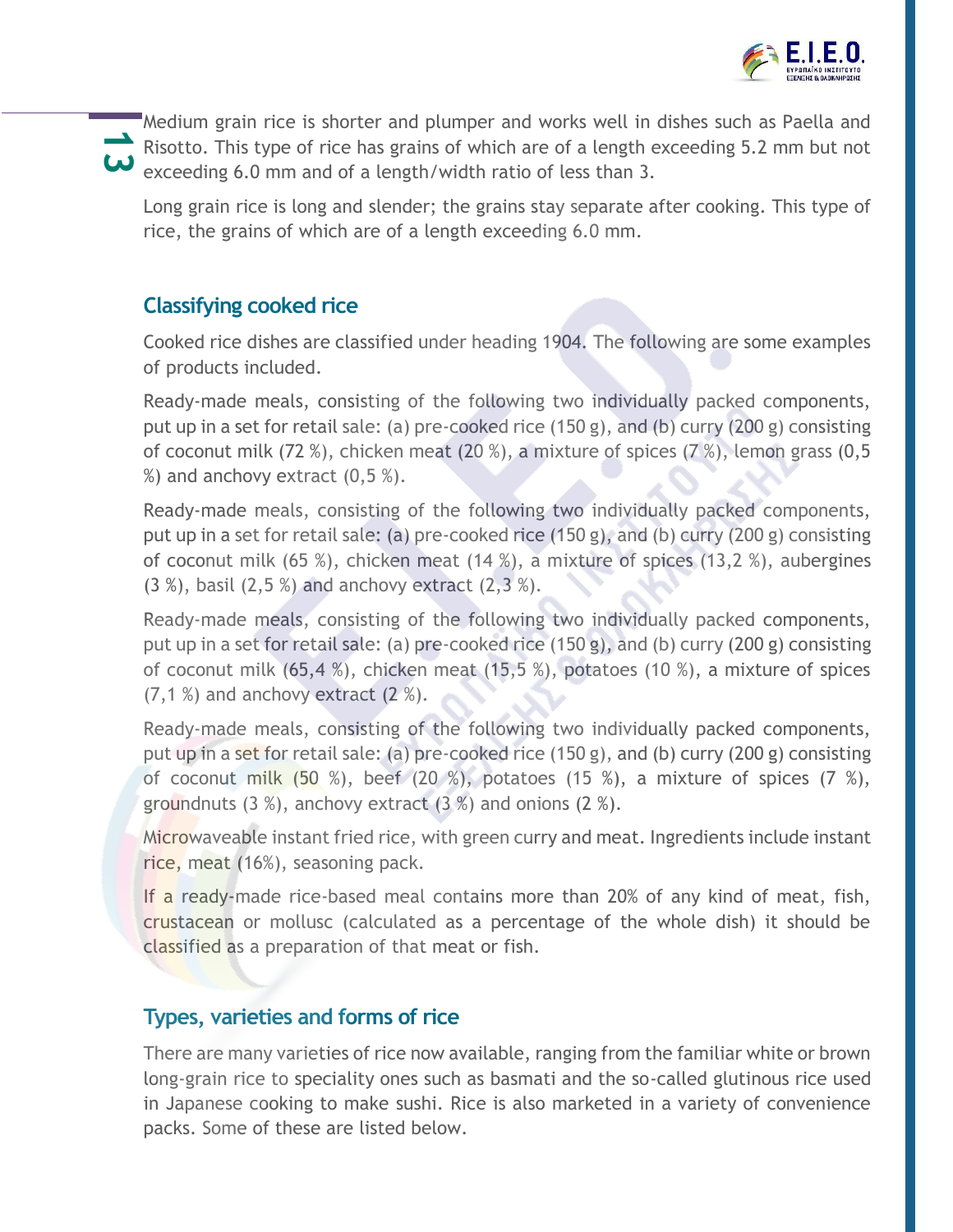

rice and basmati rice. They have an aroma similar to basmati. However, cooked grains<br>
swell in both length and width, like regular long grain rice Della, Delrose, and Delmont - These varieties combine the qualities of regular long grain swell in both length and width, like regular long grain rice.

Black Japonica - This is an aromatic rice with a dark black bran. Like brown rice, it is minimally processed to retain its bran layers and takes 45 to 50 minutes to prepare. Cooked grains are slightly chewy with a subtle sweet spiciness.

Brown long-grain rice - This rice retains the natural bran layer which is rich in many vitamins and minerals, including rice bran oil. This long-grain rice is firm in texture, with a slightly nutty flavour.

White long-grain rice - Long-grain rice is the separating grain which is delicious in the many international dishes of Asia, India and Spain.

White medium-grain rice - Better known as Risotto or Arborio rice This is the softer cooking medium-grain rice which has the advantage of being able to carry flavours and colours well. Its soft, creamy texture makes it ideal for desserts such as creamy rice pudding. It absorbs as much as five times its weight in liquid.

Arborio rice - A type of short-grain rice traditionally grown in Italy and used to make risotto. The high starch content of Arborio rice gives risotto its characteristic creamy texture.

Easy-cook long-grain white or brown rice - Sometimes called parboiled or pre-fluffed rice. It is steamed under pressure before milling which hardens the grain, reducing the possibility of over-cooking. This process also helps to retain much of the natural vitamin and mineral content.

Jasmine or Thai fragrant rice - This long-grain white rice has a delicate Jasmine fragrance which makes it perfect for inclusion in Asian dishes and with curries and seafood. A long-grain variety popular in Thailand and appreciated for its sweet aroma and nutty flavour. It is used as a cheap substitute for Basmati rice.

Kalijira rice - This tiny aromatic rice is grown in Bangladesh, cooks fast and is especially used in rice puddings.

Basmati - A variety of long grain rice. It is an aromatic, fragrant and slender, and is a non-glutinous rice. When cooked it swells only lengthwise, resulting in long slender grains that are very dry, light and separate not sticky. Pakistan and India are the largest cultivators and exporters of rice; it is primarily grown through paddy field farming in the Punjab region. The grains of Basmati are longer than most other types of rice. Cooked grains of Basmati rice are characteristically free flowing rather than sticky. As with most long grain rice, cooked Basmati rice can be uniquely identified by its fragrance. Basmati rice is available as either white or brown.

The approved varieties of basmati rice are: